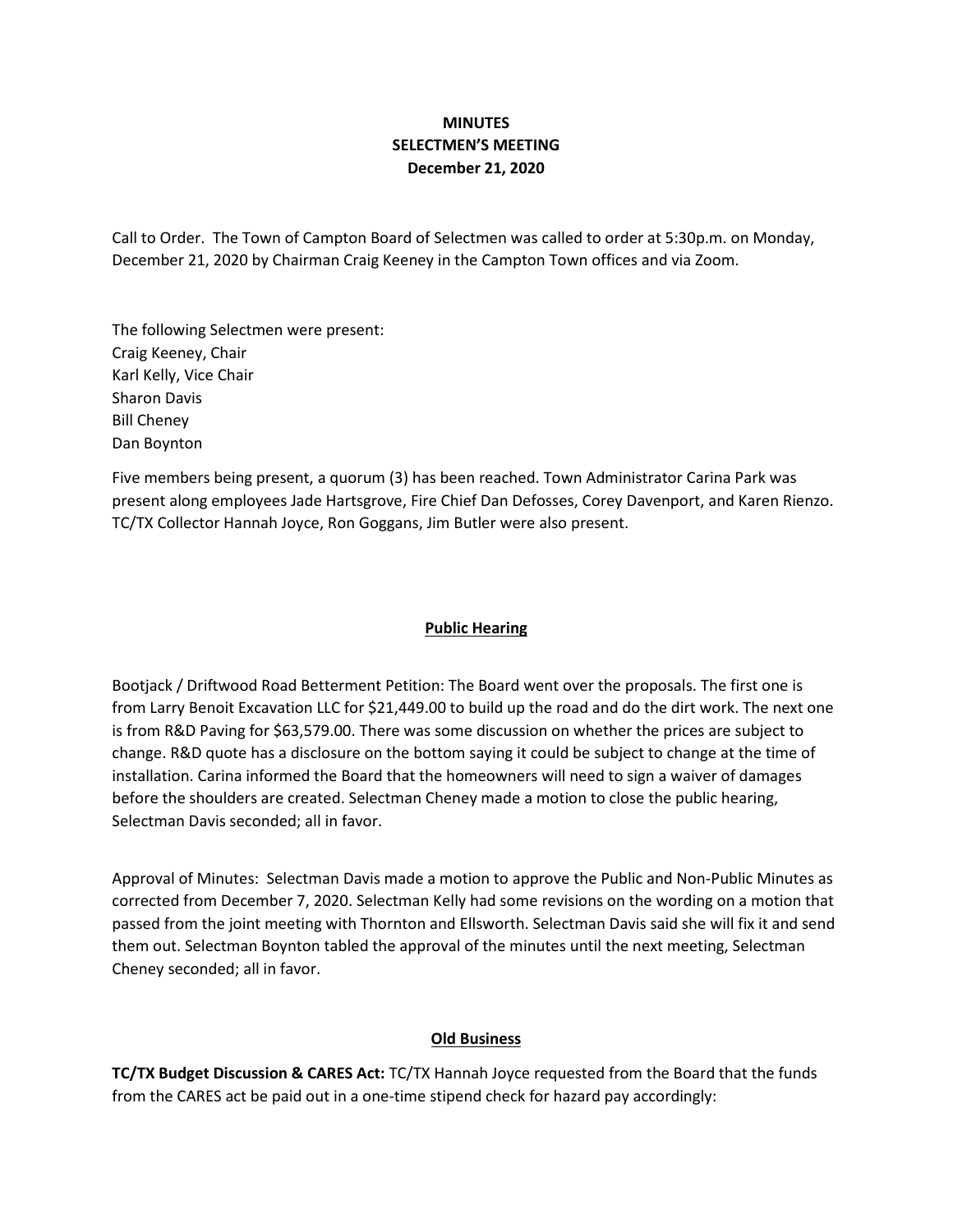Town Clerk: \$2010.98 Town Moderator: \$500.00 Ballot Clerks: \$150.00 each (4 clerks) Supervisors of Checklist: \$100.00 each (3 supervisors)

Hannah explained to the Board that those funds are directly tied to the elections and this is what it should be used for. She forwarded a letter to the Board from Bud Fitch about where the funds could and should be used for. Selectman Boynton expressed that he read that email and it directly says it can be used for paid time off, vacation, or hazard pay etc. from the Boards perspective they are using it for what it is intended for.

**TC/TX Salary:** Hannah asked the Board to reconsider her salary. She listed the reasons for the increase. She also forwarded the Board a letter explaining it, listed other towns and what their TC/TX get paid. She expressed that she loves her job, is a hard worker and throughout the year has worked 300 extra overtime hours this year with no compensation. Selectman Davis told Hannah that she has done extensive research on wage study and what Hannah is being paid is right on track with other towns. Hannah said the towns the Board picked were not comparable and not the ones she knew they were choosing. Town Administrator Carina told her there was not a specific set of towns as they didn't hear back from a couple, they chose other towns that were close to our demographic. After further discussion the Board reiterated to her that they decided on this a while ago and are good with their decision.

Another concern from Hannah was the fact that at times throughout the year her deputy makes more than what she does due to overtime. Carina said that it's that way with every department across the board. Furthermore, at the end of the year TC/TX makes more than the deputy at the end of the year, which is why Hannah is the supervisor. Deputy Karen Rienzo stated she thinks it's wrong to not compensate Hannah and that she is a good worker.

**Asst. TC/TX position:** Hannah stated that she has had not one applicant for the position. No one wants to work part-time and need a full-time position. Selectman Davis asked if Hannah has posted the position on indeed, and suggested if not, to do so as it does not cost to post a job on the website.

**TC/TX Budget:** Hannah said that she will need to up the line item for public notices to keep running the listing in the record enterprise. The Supervisors of the checklist payroll was increased as they will be working extra to purge the voter list, but overall, their budget is down by \$1000.00.

### **New Business**

**Building Permits:** Town Administrator Carina Park informed the Board that the building permit needs to be looked at and updated. There have been some things this year that have come up from miscommunications. There needs to be a definition on the word "structure" and "temporary/permanent". Corey Davenport who handles planning and zoning has been working with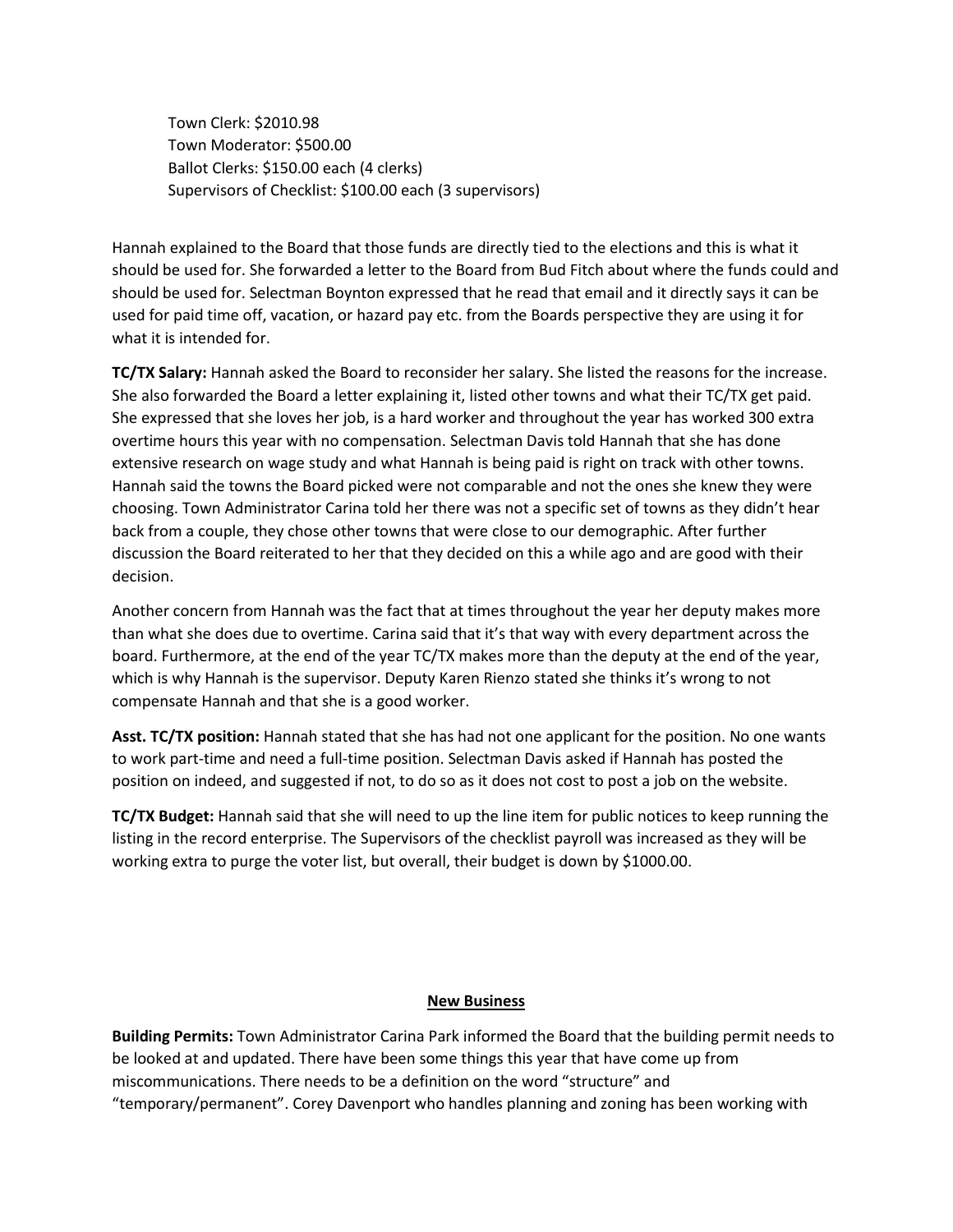Tara Bramford who was hired to assist in reviewing the zoning ordinance and expressed that any structure should not be in the setbacks, and we need to figure out if that's what we want. Selectman Keeney said we don't want to make it difficult but would like to make it consistent. Carina said currently we do not require permits for any indoor building and maybe we should see what other towns do to have more accurate assessing. Selectman Cheney suggested to ask our assessors what they think. Corey will reach out to the assessors. Further discussion to come.

**Fire Chief Dan Defosses:** Fire Chief came before the Board to request that he and the Fire Department Administrative Assistant be permitted to roll over one week of vacation, and get paid out for one week. Dan also asked if a Fire Department employee be permitted to roll over one week's vacation. Dan explained that this year due to short staffing and the odd year it has been with the Covid situation it was hard for them to take all of their time, and next year he will be more diligent on getting everyone to use their time. Chairman Keeney said in the past the Board usually denies requests of this sort but, this year is different and they have already set a precedent. The Board took a vote, Craig- No, Bill- No, Karl- yes, Sharon- yes, Dan-yes.

## **Correspondence**

**C&P Assessing:** Carina informed the Board that the town's assessing company did not get everything done this year they had planned due to the pandemic. Carina has asked the assessors to give a breakdown as to what they did. Selectman Davis made a motion to encumber the unused money for the assessing services to be used for next year, Selectman Kelly seconded the motion; all in favor the motion carries.

**Selectmen Schedule for 2021:** Carina presented the Board with two different schedules for meetings next year. The first one has on Monday holidays the meetings are moved to Tuesdays. The second option would be to skip that week. After some discussion the Board agreed unanimously to go with the first option.

**Holderness ZBA Notice:** The town of Holderness sent a notice on a public hearing about FA Crane Holdings to allow sand and gravel off of NH RT 175. The public hearing is scheduled for January 12, 6:30pm.

**Warrant Articles:** Carina has scheduled the town Attorney to meet with the Board January 4th to talk about the warrant articles and town meeting. There was some discussion about how other towns will be holding their meetings, in person or via zoom. Carina said that she will research it. Selectman Davis said that the Co-op did their annual meeting via zoom with about 75-100 attendees and it went smoothly. Selectmen Kelly said the past 3 years there has been roughly about 100 people to attend our town meetings.

## **Committee Updates**

**Trustee of the Trust Funds:** Selectman Davis advised that the trustees had their annual meeting on December 10 and it went well. The trustees are entertaining proposals from a couple of investment companies. They are hoping to hear back by the first of the year to make a decision and will keep the Board updated.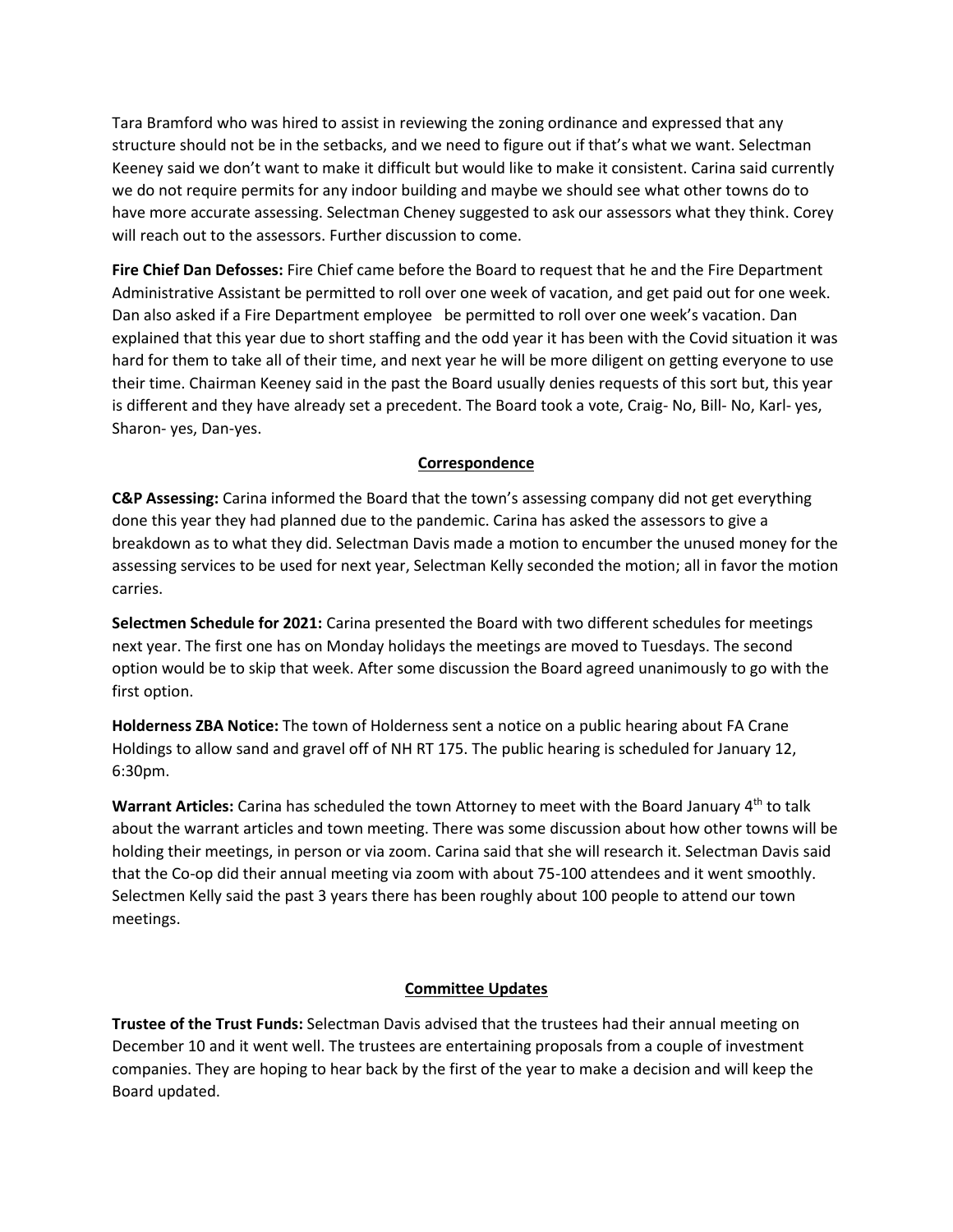**Campton Conservation Committee:** Selectman Boynton updated the Board on the Pattee field. The CCC took a walk with the forester and found that the abutter is in no eminent danger of trees falling on their home. They are still looking into it but it is not as much of a rush now. The CCC would like to redo the existing sign on RT 175 for the Pattee field.

### **Board Concerns & Directives**

**Covered Bridge:** The Board as a whole had concerns of the Blair Bridge damages. Blair Bridge was damaged again, this time there was more significant damage. Carina told the Board that a Primex assessor will be meeting Ron Farnsworth from the highway department at the bridge on 12/22 to assess the damages and take pictures. Carina said after the holidays it will be scheduled to be repaired.

**Chairman Keeney:** Vacation payouts seem to happen each year, and going forward would like the department heads to manage their employees better so that this does not happen. He would like to see a memo go out to inform the department heads of this.

**Selectman Cheney:** Would like to get some suggestions on how to protect the bridge from this happening more.

**Selectman Boynton:** Wanted to know if we had in writing that the bridge was still structurally sound and safe to drive on. Carina said she has it in email form that it is.

**Selectman Kelly:** None

**Selectman Davis:** None

# **Privilege of the Floor**

-None-

In Public Session a motion was made to go into Non-Public Session under RSA 91-A: 3, II. The motion was seconded and with a roll call vote: Selectman Davis, aye; Selectman Kelly, aye; Selectman Cheney, aye; Selectman Boynton, aye; Craig Keeney, aye The Board came out of non-public session at 7:53pm.

### **Other Business**

In public session Selectman Davis made a motion to seal the non-public minutes from tonight, Selectman Kelly seconded, all in favor.

**Highway Department:** The Board discussed Road Agent Butch Bain's suggestion from the last meeting about Ryan Erazo doing a phenomenal job running the department in Butch's absence. Selectman Davis made a motion to pay Ryan a one-time stipend of \$400.00 for covering the highway department in the month of November, motion seconded; all in favor and motion carries.